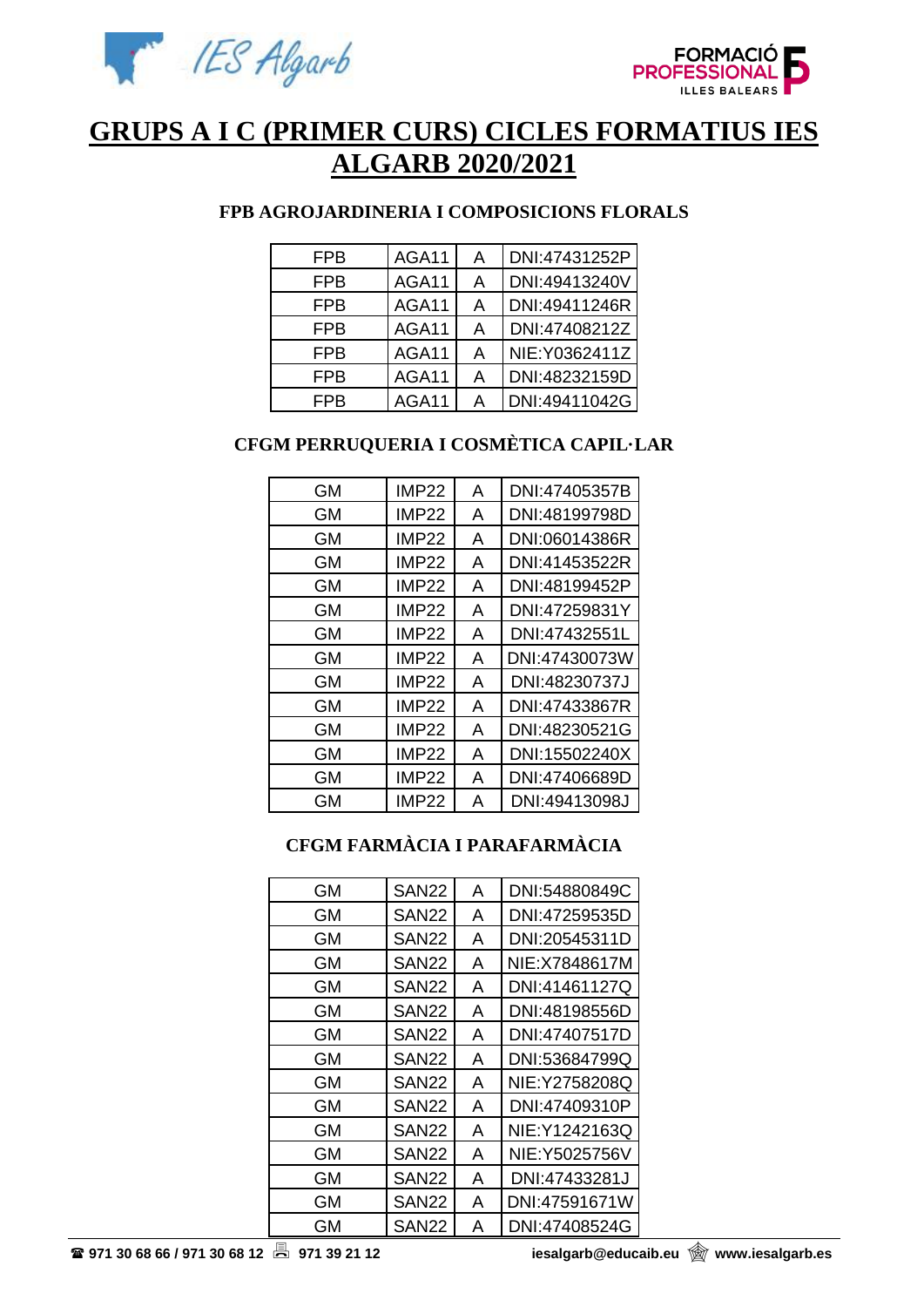



# **CFGM CURES AUXILIARS D'INFERMERIA MATÍ**

| <b>GRUP A1</b> |                   |    |                |  |
|----------------|-------------------|----|----------------|--|
| GМ             | SAN <sub>23</sub> | A1 | DNI:46957236E  |  |
| GМ             | SAN23             | A1 | DNI:70246465A  |  |
| GМ             | SAN <sub>23</sub> | A1 | DNI:47257946F  |  |
| GМ             | SAN23             | A1 | NIE: Y4442583D |  |
| <b>GM</b>      | SAN <sub>23</sub> | A1 | DNI:47259385C  |  |
| GМ             | SAN <sub>23</sub> | A1 | DNI:47408822A  |  |
| <b>GM</b>      | SAN <sub>23</sub> | A1 | DNI:47259526T  |  |
| GМ             | SAN23             | A1 | DNI:47253463D  |  |
| GМ             | SAN <sub>23</sub> | A1 | NIE:Y7789875L  |  |
| GМ             | SAN23             | A1 | DNI:49412754Z  |  |
| GМ             | SAN <sub>23</sub> | A1 | DNI:48230161N  |  |
| GМ             | SAN <sub>23</sub> | A1 | DNI:47431217L  |  |
| GМ             | SAN <sub>23</sub> | A1 | DNI:49417319W  |  |
| GМ             | SAN <sub>23</sub> | A1 | DNI:47405074G  |  |

#### **GRUP A2**

| GМ | SAN <sub>23</sub> | A2 | DNI:47431333C  |
|----|-------------------|----|----------------|
| GМ | SAN <sub>23</sub> | A2 | DNI:54881191V  |
| GМ | SAN <sub>23</sub> | A2 | DNI:74373702M  |
| GМ | <b>SAN23</b>      | A2 | NIE: X8671211G |
| GМ | SAN <sub>23</sub> | A2 | DNI:47259526T  |
| GМ | SAN <sub>23</sub> | A2 | DNI:46954950J  |
| GМ | SAN <sub>23</sub> | A2 | DNI:47407086S  |
| GМ | SAN <sub>23</sub> | A2 | NIE: Y2661669P |
| GМ | SAN <sub>23</sub> | A2 | DNI:46951351W  |
| GМ | SAN <sub>23</sub> | A2 | DNI:11430821M  |
| GМ | SAN <sub>23</sub> | A2 | DNI:47253743J  |
| GМ | <b>SAN23</b>      | A2 | DNI:48233159C  |
| GМ | SAN <sub>23</sub> | A2 | DNI:47250412V  |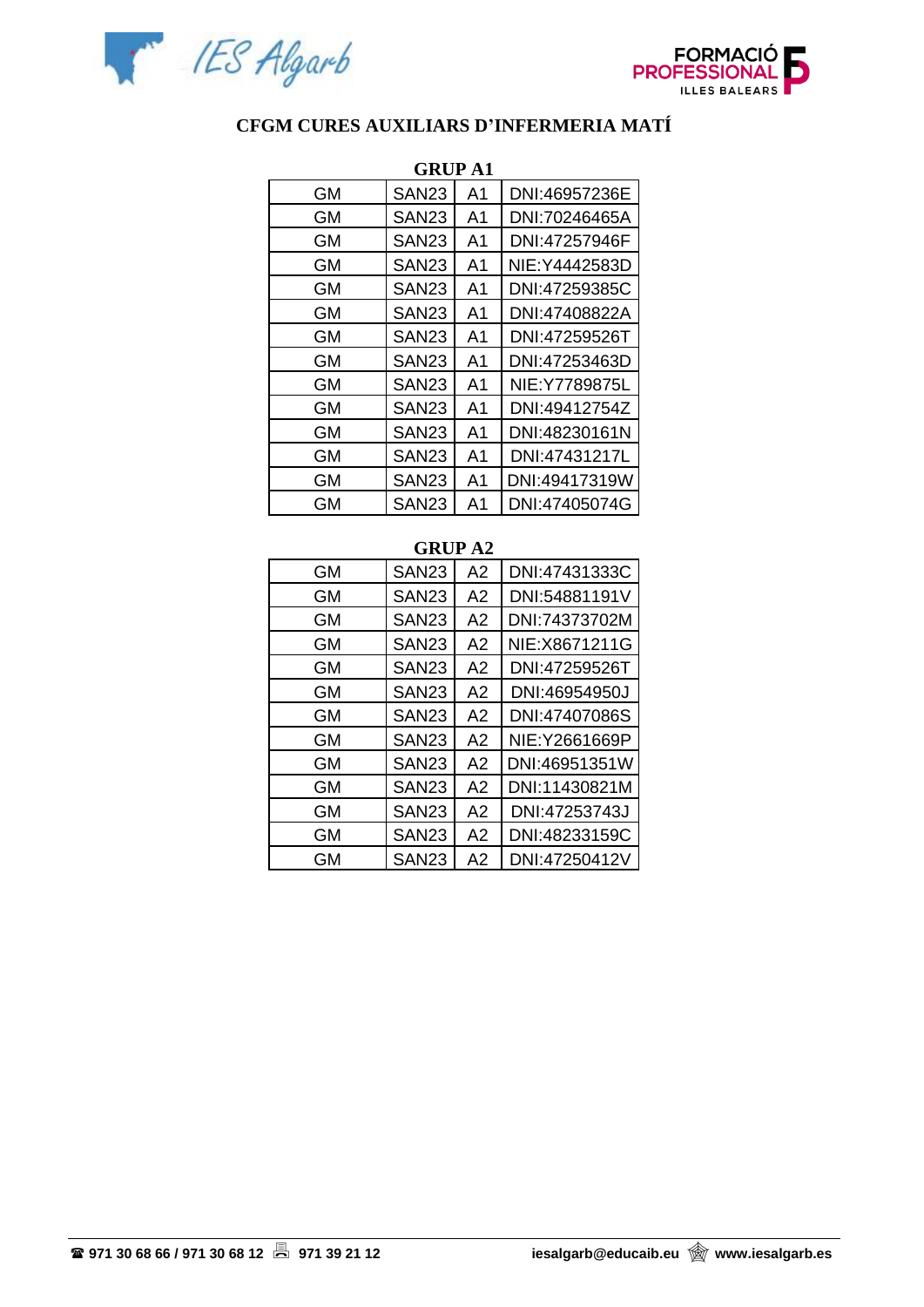



### **CFGM CURES AUXILIARS D'INFERMERIA TARDA – TEMPORALITZACIÓ ESPECIAL**

| <b>GM</b> | <b>SAN23</b>      | C <sub>1</sub> | DNI:41459386T  |
|-----------|-------------------|----------------|----------------|
| GМ        | SAN <sub>23</sub> | C <sub>1</sub> | DNI:47012450J  |
| GМ        | SAN23             | C <sub>1</sub> | DNI:47257338C  |
| GМ        | SAN23             | C1             | DNI:48198250W  |
| GМ        | <b>SAN23</b>      | C <sub>1</sub> | DNI:47257179E  |
| GМ        | SAN <sub>23</sub> | C <sub>1</sub> | DNI:51184602B  |
| GМ        | <b>SAN23</b>      | C <sub>1</sub> | DNI:48198098B  |
| GМ        | <b>SAN23</b>      | C <sub>1</sub> | DNI:46952420J  |
| GМ        | SAN23             | C1             | DNI:46959685X  |
| <b>GM</b> | SAN <sub>23</sub> | C <sub>1</sub> | DNI:48233025R  |
| GМ        | SAN <sub>23</sub> | C <sub>1</sub> | DNI:46958990M  |
| GМ        | SAN23             | C <sub>1</sub> | DNI:48858215M  |
| GМ        | SAN23             | C <sub>1</sub> | NIE: Y7824850B |
| GМ        | SAN <sub>23</sub> | C <sub>1</sub> | DNI:47253614E  |

#### **GRUP C1**

### **GRUP C2**

| GМ | SAN <sub>23</sub> | C <sub>2</sub> | DNI:49415892R  |
|----|-------------------|----------------|----------------|
| GМ | SAN <sub>23</sub> | C <sub>2</sub> | NIE: Y4163418H |
| GМ | <b>SAN23</b>      | C <sub>2</sub> | DNI:47299079Q  |
| GМ | SAN <sub>23</sub> | C <sub>2</sub> | DNI:48232639Y  |
| GМ | SAN <sub>23</sub> | C <sub>2</sub> | DNI:43465486V  |
| GМ | SAN <sub>23</sub> | C <sub>2</sub> | DNI:47259752L  |
| GМ | SAN <sub>23</sub> | C <sub>2</sub> | DNI:55465006T  |
| GМ | SAN <sub>23</sub> | C <sub>2</sub> | DNI:48231954B  |
| GМ | SAN <sub>23</sub> | C <sub>2</sub> | DNI:47255311V  |
| GМ | SAN <sub>23</sub> | C <sub>2</sub> | DNI:31737517R  |
| GМ | SAN <sub>23</sub> | C <sub>2</sub> | DNI:52020887Q  |
| GМ | SAN <sub>23</sub> | C <sub>2</sub> | DNI:49418756J  |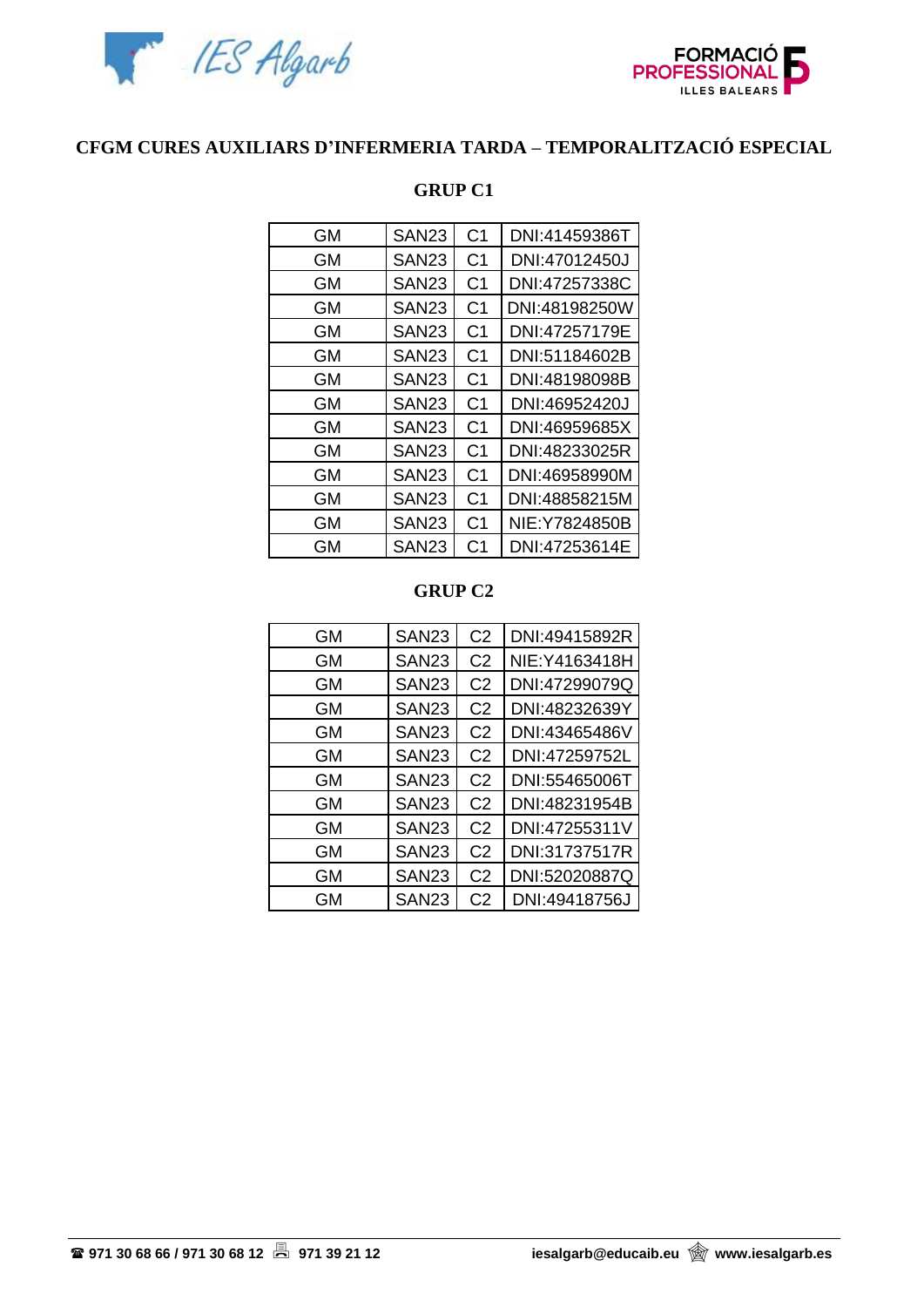



# **CFGM ATENCIÓ A PERSONES EN SITUACIÓ DE DEPENDÈNCIA**

| GRUP A1   |                   |                |                |  |
|-----------|-------------------|----------------|----------------|--|
| <b>GM</b> | SSC <sub>21</sub> | A1             | DNI:47431438X  |  |
| GМ        | SSC <sub>21</sub> | A1             | NIE: Y2158692H |  |
| <b>GM</b> | <b>SSC21</b>      | A1             | NIE: X7280447G |  |
| <b>GM</b> | <b>SSC21</b>      | A <sub>1</sub> | DNI:47430396A  |  |
| GМ        | SSC <sub>21</sub> | A1             | DNI:41446414T  |  |
| <b>GM</b> | SSC <sub>21</sub> | A <sub>1</sub> | DNI:47431433M  |  |
| <b>GM</b> | <b>SSC21</b>      | A <sub>1</sub> | DNI:49411250M  |  |
| GМ        | SSC <sub>21</sub> | A <sub>1</sub> | DNI:47405740A  |  |
| <b>GM</b> | SSC <sub>21</sub> | A <sub>1</sub> | NIE: Y1161323K |  |
| <b>GM</b> | SSC <sub>21</sub> | A1             | DNI:49417241Q  |  |
| GМ        | <b>SSC21</b>      | A1             | DNI:48232888W  |  |
| GМ        | <b>SSC21</b>      | A1             | DNI:47255243H  |  |
| <b>GM</b> | <b>SSC21</b>      | A <sub>1</sub> | DNI:49413569R  |  |
| GМ        | SSC <sub>21</sub> | A1             | DNI:21805852N  |  |

# $CDID$   $A1$

#### **GRUP A2**

| <b>GM</b> | <b>SSC21</b>      | A2 | DNI:47408715B |
|-----------|-------------------|----|---------------|
| <b>GM</b> | <b>SSC21</b>      | A2 | DNI:47430755V |
| GМ        | <b>SSC21</b>      | A2 | DNI:47408015R |
| GМ        | <b>SSC21</b>      | A2 | DNI:47406199W |
| GМ        | <b>SSC21</b>      | A2 | DNI:20620395K |
| GМ        | <b>SSC21</b>      | A2 | DNI:47431159F |
| GМ        | SSC <sub>21</sub> | A2 | DNI:49413569R |
| GМ        | SSC <sub>21</sub> | A2 | DNI:47250060X |
| GМ        | <b>SSC21</b>      | A2 | DNI:47259661C |
| GМ        | <b>SSC21</b>      | A2 | DNI:47405444Y |
| <b>GM</b> | <b>SSC21</b>      | A2 | DNI:47259282D |
| <b>GM</b> | <b>SSC21</b>      | A2 | DNI:47431297F |

# **CFGM CONDUCCIÓ D'ACTIVITATS FÍSIQUES I ESPORTIVES AL MEDI NATURAL**

| <b>GRUP A1</b> |                   |    |                |  |  |
|----------------|-------------------|----|----------------|--|--|
| GМ             | AFD <sub>21</sub> | A1 | DNI:47258090J  |  |  |
| GМ             | AFD21             | A1 | DNI:47431968B  |  |  |
| GМ             | AFD <sub>21</sub> | A1 | DNI:47259606B  |  |  |
| GМ             | AFD21             | A1 | DNI:20545121A  |  |  |
| GМ             | AFD <sub>21</sub> | A1 | DNI:48232707M  |  |  |
| <b>GM</b>      | AFD <sub>21</sub> | A1 | DNI:47409031M  |  |  |
| GМ             | AFD <sub>21</sub> | A1 | DNI:47431622X  |  |  |
| GМ             | AFD21             | A1 | DNI:03936325J  |  |  |
| GМ             | AFD21             | A1 | NIE: Y0632530K |  |  |
| GМ             | AFD21             | A1 | DNI:48198726H  |  |  |
| GМ             | AFD <sub>21</sub> | A1 | DNI:47432671R  |  |  |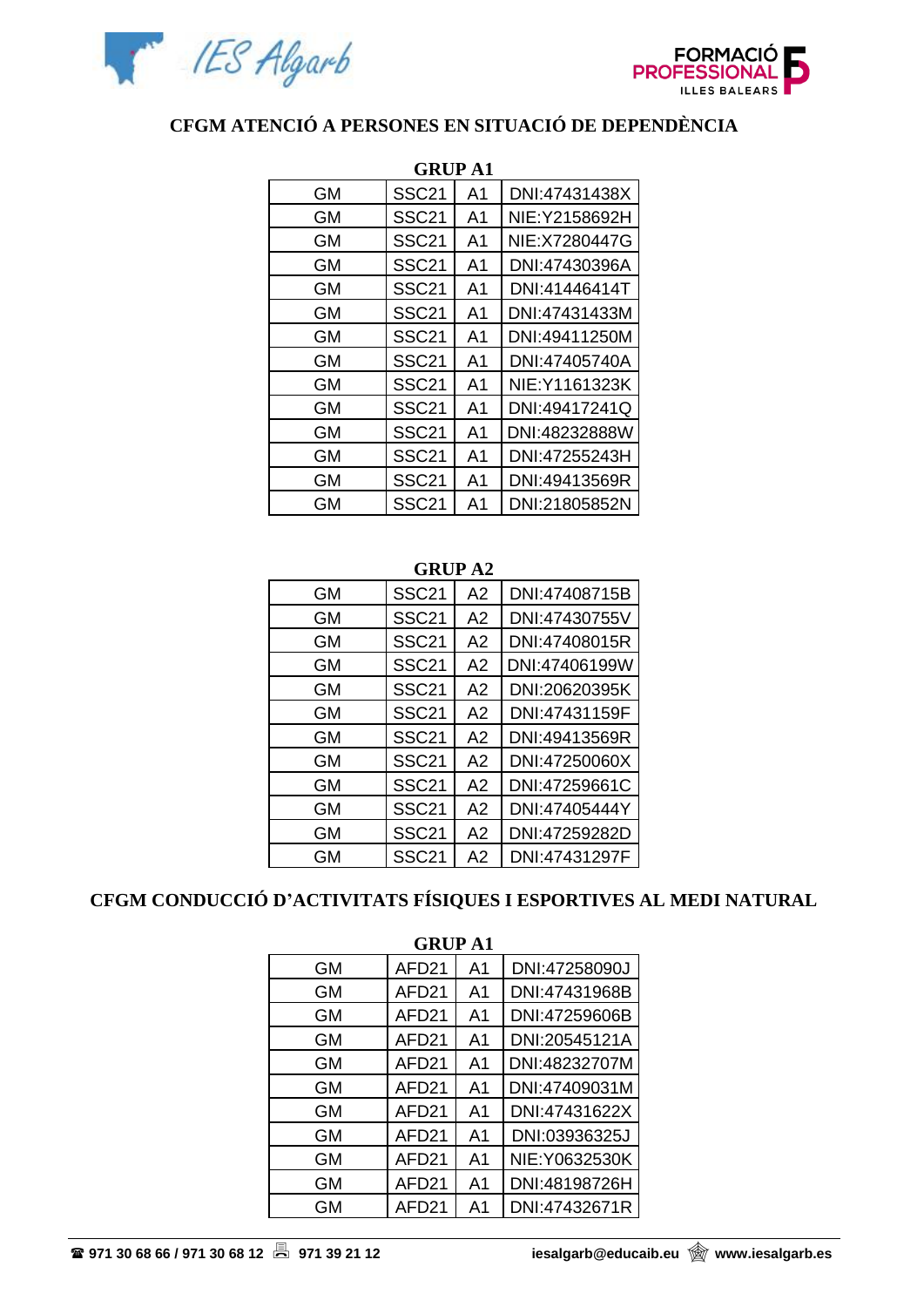



| <b>GM</b> | AFD <sub>21</sub> | A <sub>2</sub> | DNI:47406213Q  |
|-----------|-------------------|----------------|----------------|
| <b>GM</b> | AFD <sub>21</sub> | A2             | DNI:54879605H  |
| GМ        | AFD <sub>21</sub> | A2             | DNI:47430998F  |
| GM        | AFD21             | A2             | DNI:47407786W  |
| GМ        | AFD <sub>21</sub> | A <sub>2</sub> | DNI:47430895L  |
| GM        | AFD <sub>21</sub> | A2             | DNI:48231922W  |
| GМ        | AFD <sub>21</sub> | A2             | DNI:48233098M  |
| GМ        | AFD <sub>21</sub> | A2             | DNI:48198599Y  |
| GМ        | AFD <sub>21</sub> | A2             | NIE: Y0418817R |
| <b>GM</b> | AFD <sub>21</sub> | A2             | DNI:46952347D  |
| <b>GM</b> | AFD <sub>21</sub> | A2             | DNI:47407011D  |
| GM        | AFD <sub>21</sub> | A <sub>2</sub> | DNI:47407213G  |

### **GRUP A2**

# **CFGS DIETÈTICA**

|           | <b>GRUP A1</b> |                |                |  |  |
|-----------|----------------|----------------|----------------|--|--|
| GS        | SAN32          | A1             | NIE: Y5014779B |  |  |
| GS        | SAN32          | A <sub>1</sub> | DNI:47259631J  |  |  |
| GS        | SAN32          | A <sub>1</sub> | NIE: X6036106D |  |  |
| GS        | <b>SAN32</b>   | A1             | NIE: Y4624354B |  |  |
| GS        | SAN32          | A1             | DNI:47430419A  |  |  |
| GS        | SAN32          | A <sub>1</sub> | DNI:47433504Y  |  |  |
| GS        | SAN32          | A <sub>1</sub> | DNI:47257530M  |  |  |
| <b>GS</b> | SAN32          | A <sub>1</sub> | DNI:48977211E  |  |  |
| GS        | SAN32          | A <sub>1</sub> | NIE: X9643429N |  |  |
| GS        | SAN32          | A <sub>1</sub> | DNI:47431698V  |  |  |
| GS        | SAN32          | A <sub>1</sub> | DNI:47405167M  |  |  |
| GS        | <b>SAN32</b>   | A <sub>1</sub> | DNI:47405807R  |  |  |
| GS        | SAN32          | A <sub>1</sub> | DNI:47432534W  |  |  |

### **GRUP A2**

| GS | SAN32             | A2             | DNI:47409132Z  |
|----|-------------------|----------------|----------------|
| GS | <b>SAN32</b>      | A2             | NIE: Y6960094D |
| GS | SAN <sub>32</sub> | A2             | DNI:48232121V  |
| GS | SAN <sub>32</sub> | A2             | DNI:47408268R  |
| GS | SAN <sub>32</sub> | A2             | NIE: Y2567003X |
| GS | SAN <sub>32</sub> | A2             | DNI:47430197B  |
| GS | SAN <sub>32</sub> | A2             | DNI:48231462W  |
| GS | SAN <sub>32</sub> | A2             | DNI:53632850R  |
| GS | SAN <sub>32</sub> | A2             | DNI:47256798D  |
| GS | SAN <sub>32</sub> | A2             | DNI:49416607A  |
| GS | SAN <sub>32</sub> | A2             | DNI:47406050Z  |
| GS | <b>SAN32</b>      | A2             | DNI:43177789G  |
| GS | <b>SAN32</b>      | A <sub>2</sub> | DNI:49418224X  |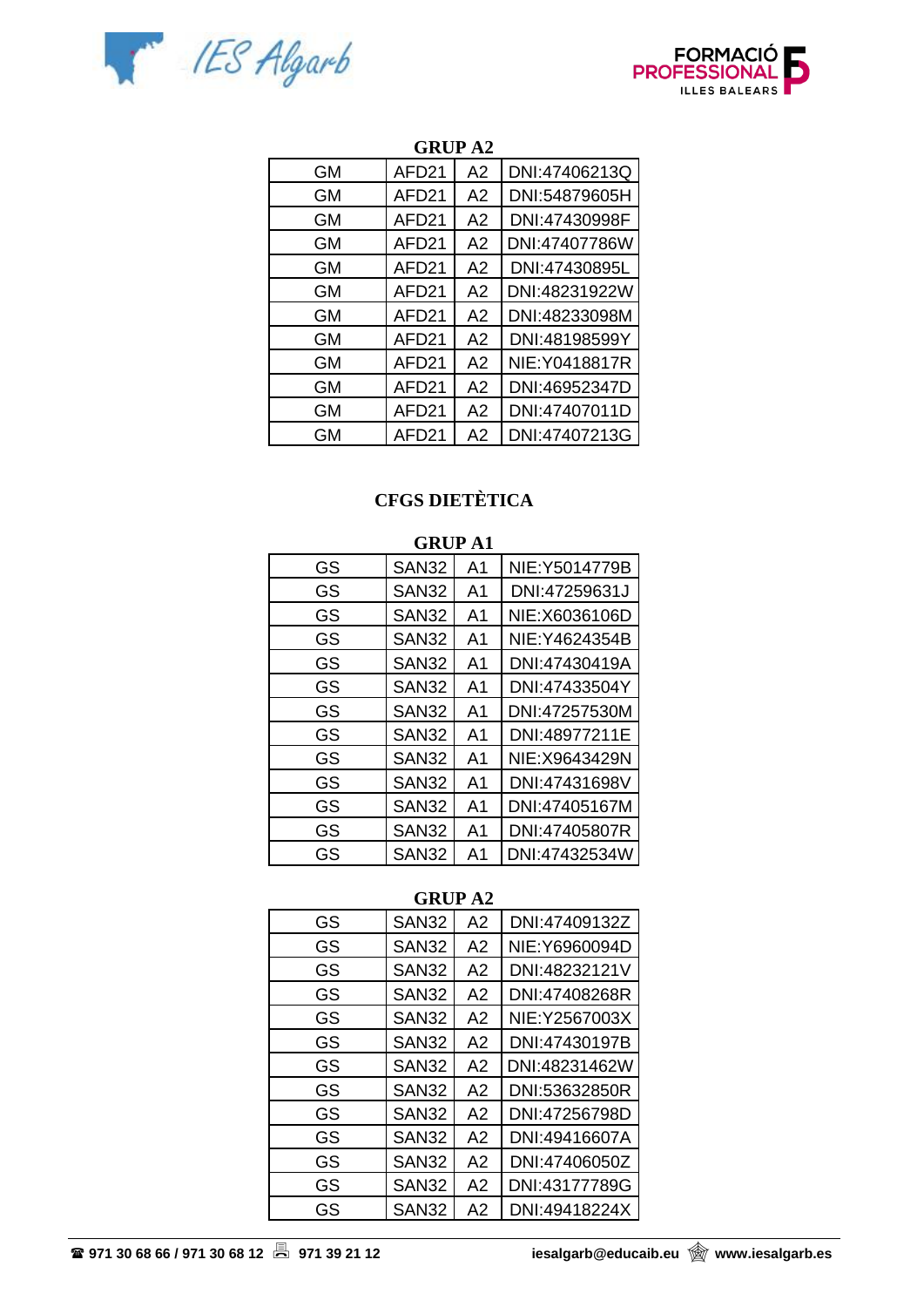



## **CFGS ENSENYAMENT I ANIMACIÓ SOCIOESPORTIVA**

| <b>GRUP A1</b> |       |                |                |
|----------------|-------|----------------|----------------|
| GS             | AFD31 | A <sub>1</sub> | DNI:48233915V  |
| GS             | AFD31 | A1             | NIE: X9966167Z |
| GS             | AFD31 | A1             | DNI:49411142N  |
| GS             | AFD31 | A1             | DNI:79342638K  |
| GS             | AFD31 | A1             | DNI:54881894F  |
| GS             | AFD31 | A <sub>1</sub> | DNI:48230988B  |
| GS             | AFD31 | A <sub>1</sub> | DNI:48230558H  |
| GS             | AFD31 | A1             | DNI:47407850C  |
| GS             | AFD31 | A1             | DNI:47256913D  |
| GS             | AFD31 | A <sub>1</sub> | DNI:47259746J  |
| GS             | AFD31 | A1             | DNI:48231566Z  |
| GS             | AFD31 | A1             | DNI:47432286F  |

### **GRUP A2**

| GS | AFD31 | A2             | DNI:47407235A |
|----|-------|----------------|---------------|
| GS | AFD31 | A2             | DNI:47405951F |
| GS | AFD31 | A2             | DNI:48231871C |
| GS | AFD31 | A2             | DNI:47259537B |
| GS | AFD31 | A2             | DNI:47432560M |
| GS | AFD31 | A2             | DNI:47409574L |
| GS | AFD31 | A <sub>2</sub> | DNI:47431389F |
| GS | AFD31 | A2             | DNI:47433021Y |
| GS | AFD31 | A2             | DNI:48232459X |
| GS | AFD31 | A2             | DNI:47409778Q |
| GS | AFD31 | A2             | DNI:47432302T |
| GS | AFD31 | A2             | DNI:47257585Z |

### **CFGS INTEGRACIÓ SOCIAL**

| unv<br>$\mathbf{L}$ |                   |                |               |
|---------------------|-------------------|----------------|---------------|
| GS                  | SSC <sub>33</sub> | A1             | DNI:47432411V |
| GS                  | SSC <sub>33</sub> | A1             | DNI:55091786R |
| GS                  | SSC <sub>33</sub> | A <sub>1</sub> | DNI:47408500A |
| GS                  | SSC <sub>33</sub> | A1             | DNI:47690155T |
| GS                  | SSC <sub>33</sub> | A1             | DNI:09017441S |
| GS                  | SSC <sub>33</sub> | A1             | DNI:47408143Z |
| GS                  | SSC <sub>33</sub> | A1             | DNI:24221476S |
| GS                  | SSC <sub>33</sub> | A <sub>1</sub> | DNI:48198619A |
| GS                  | SSC <sub>33</sub> | A <sub>1</sub> | DNI:44927899K |
| GS                  | SSC33             | A <sub>1</sub> | DNI:53134934N |
| GS                  | SSC33             | A <sub>1</sub> | DNI:76026342A |
| GS                  | SSC33             | A <sub>1</sub> | DNI:41458920V |

### **GRUP A1**